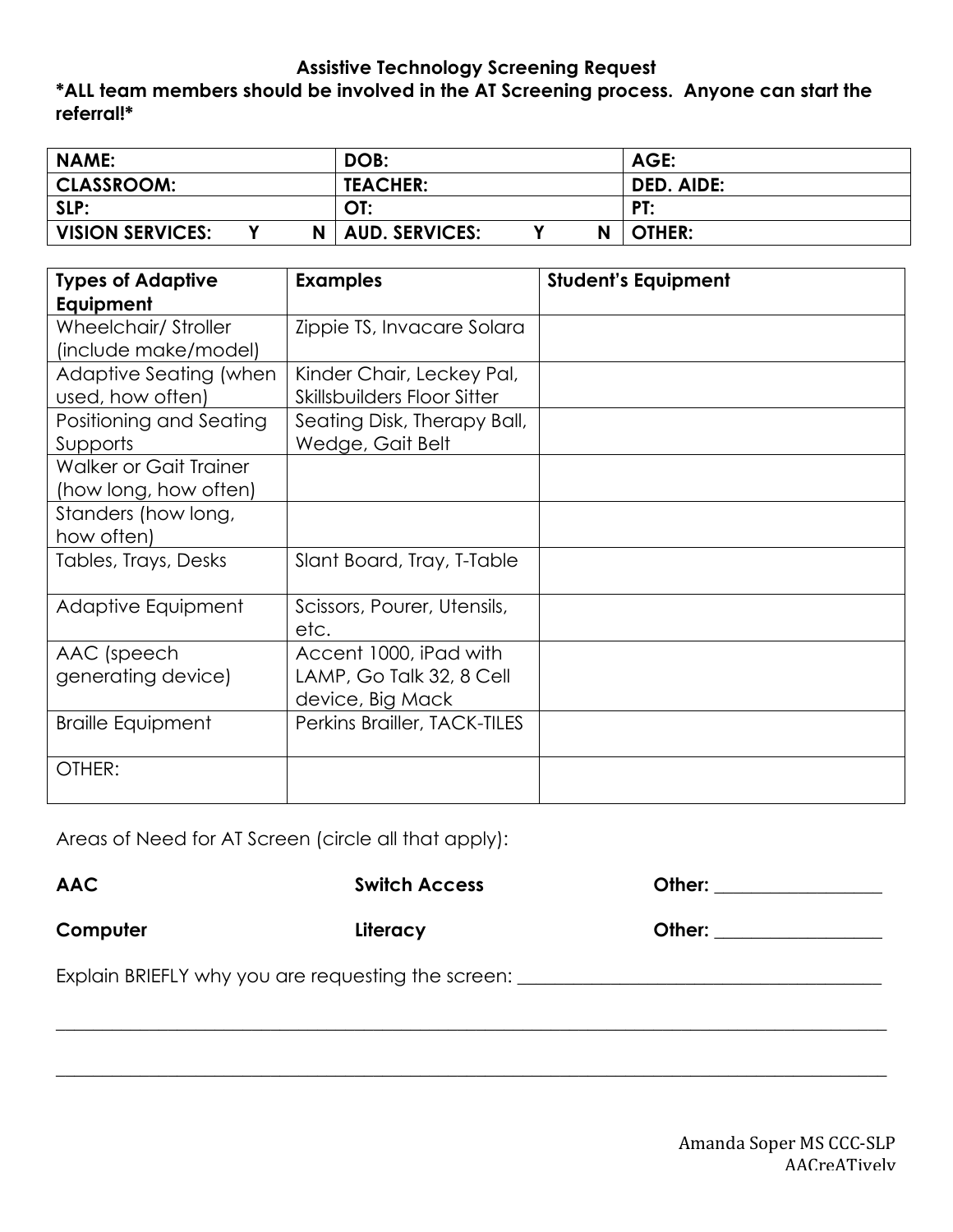**(T\_\_\_\_\_)** Please list some items/ activities/ foods that the student:

| Likes:    |  |  |  |
|-----------|--|--|--|
|           |  |  |  |
| Dislikes: |  |  |  |

**(SLP\_\_\_\_\_, T\_\_\_\_\_)** Answer these questions using SPECIFIC and DESCRIPTIVE language.

### **Current Communication:**

| <b>TYPE</b>                          | Description of Student Communication |
|--------------------------------------|--------------------------------------|
| Unconventional Communication (cry,   |                                      |
| body posture, facial expression,     |                                      |
| vocalizations, body movements, etc): |                                      |
| Gestures:                            |                                      |
|                                      |                                      |
|                                      |                                      |
| Sign Language:                       |                                      |
|                                      |                                      |
|                                      |                                      |
| Photographs/ Picture Symbols/        |                                      |
| Objects:                             |                                      |
|                                      |                                      |
| Verbal Speech (sounds, words,        |                                      |
| phrases, etc):                       |                                      |
|                                      |                                      |
| Type of Device:                      |                                      |
|                                      |                                      |
|                                      |                                      |
| Language (1 word, phrases,           |                                      |
| sentences, etc.):                    |                                      |
|                                      |                                      |
| <b>Current Speech Goals:</b>         |                                      |
|                                      |                                      |
|                                      |                                      |
|                                      |                                      |
|                                      |                                      |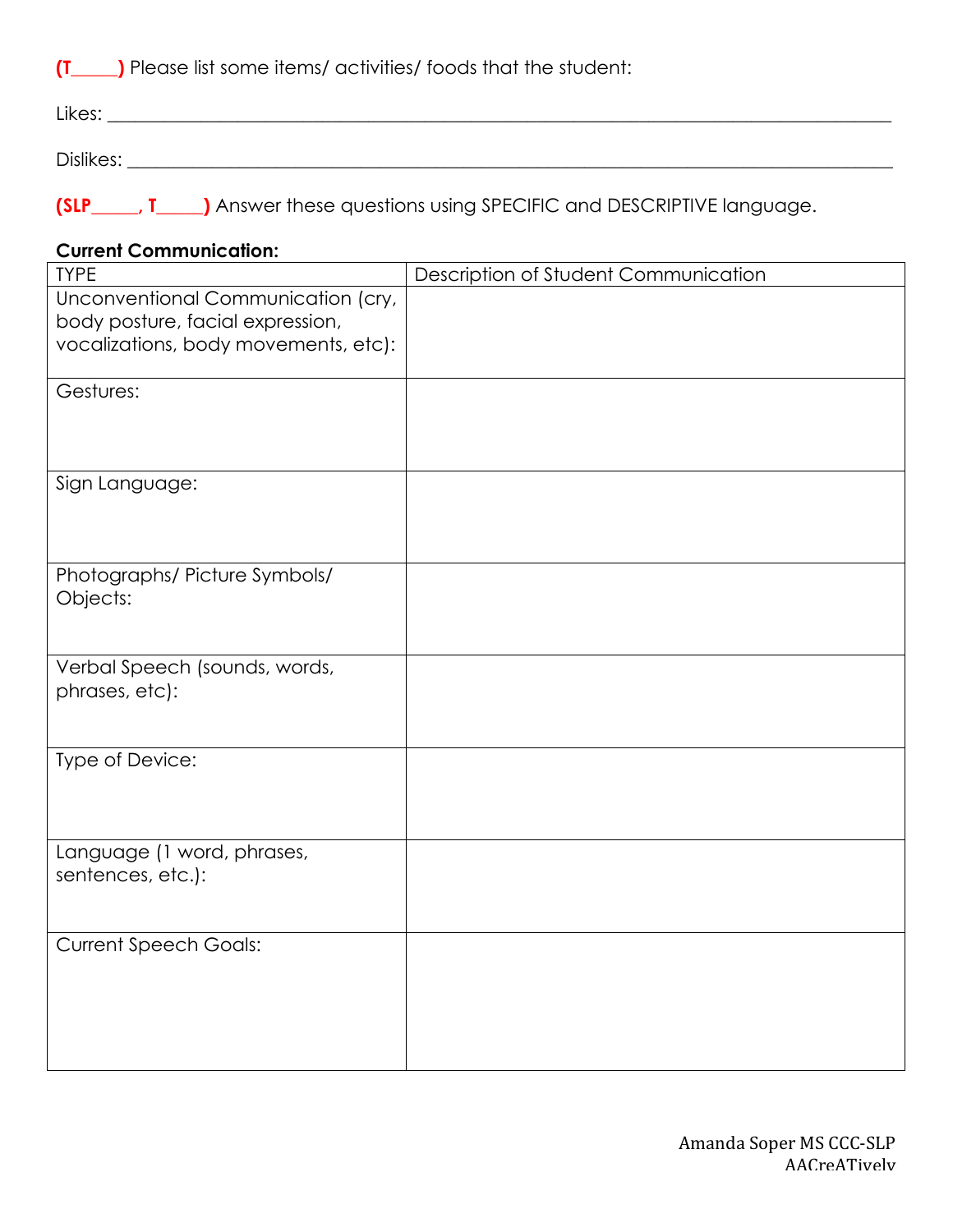**(OT \_\_\_\_\_)Describe Current Fine Motor Skills (finger isolation, manipulation, motor planning, manual dexterity, potential access points, etc.)**

 $\_$  , and the set of the set of the set of the set of the set of the set of the set of the set of the set of the set of the set of the set of the set of the set of the set of the set of the set of the set of the set of th

 $\_$  , and the set of the set of the set of the set of the set of the set of the set of the set of the set of the set of the set of the set of the set of the set of the set of the set of the set of the set of the set of th

 $\_$  , and the set of the set of the set of the set of the set of the set of the set of the set of the set of the set of the set of the set of the set of the set of the set of the set of the set of the set of the set of th

**(PT\_\_\_\_\_)Describe Current Gross Motor Skills (motor planning, potential access points, range of motion, abnormal muscle tone/ reflexes, etc.):**

 $\_$  , and the set of the set of the set of the set of the set of the set of the set of the set of the set of the set of the set of the set of the set of the set of the set of the set of the set of the set of the set of th

 $\_$  , and the set of the set of the set of the set of the set of the set of the set of the set of the set of the set of the set of the set of the set of the set of the set of the set of the set of the set of the set of th

**(T\_\_\_\_\_, Other\_\_\_\_\_)Describe Current Vision Abilities (visual perception skills to locate correct icons, scan display to locate picture, can see close objects within \_\_\_ inches/feet, requires bright colors on black background, benefits from light box, etc.) :**

 $\_$  , and the set of the set of the set of the set of the set of the set of the set of the set of the set of the set of the set of the set of the set of the set of the set of the set of the set of the set of the set of th

 $\_$  , and the set of the set of the set of the set of the set of the set of the set of the set of the set of the set of the set of the set of the set of the set of the set of the set of the set of the set of the set of th

 $\_$  , and the set of the set of the set of the set of the set of the set of the set of the set of the set of the set of the set of the set of the set of the set of the set of the set of the set of the set of the set of th

 $\_$  , and the set of the set of the set of the set of the set of the set of the set of the set of the set of the set of the set of the set of the set of the set of the set of the set of the set of the set of the set of th

**(T\_\_\_\_\_, SLP\_\_\_\_\_, Other\_\_\_\_\_)Describe Current Hearing Abilities (auditory discrimination, localization to sound, hearing impairment/ hearing acuity, etc.):**

| (SLP ____, T ____) Alternative and Augmentative Communication (AAC)<br>*Please attach a picture of student with their communication set up* |  |  |  |
|---------------------------------------------------------------------------------------------------------------------------------------------|--|--|--|
| What is currently being used?<br>*specific device/ system*                                                                                  |  |  |  |
| What about it is not working?<br>Why?                                                                                                       |  |  |  |
| Describe the student's ability to<br>visually attend to materials (i.e.<br>distractible)                                                    |  |  |  |
| Describe the student's ability to<br>scan and track visuals                                                                                 |  |  |  |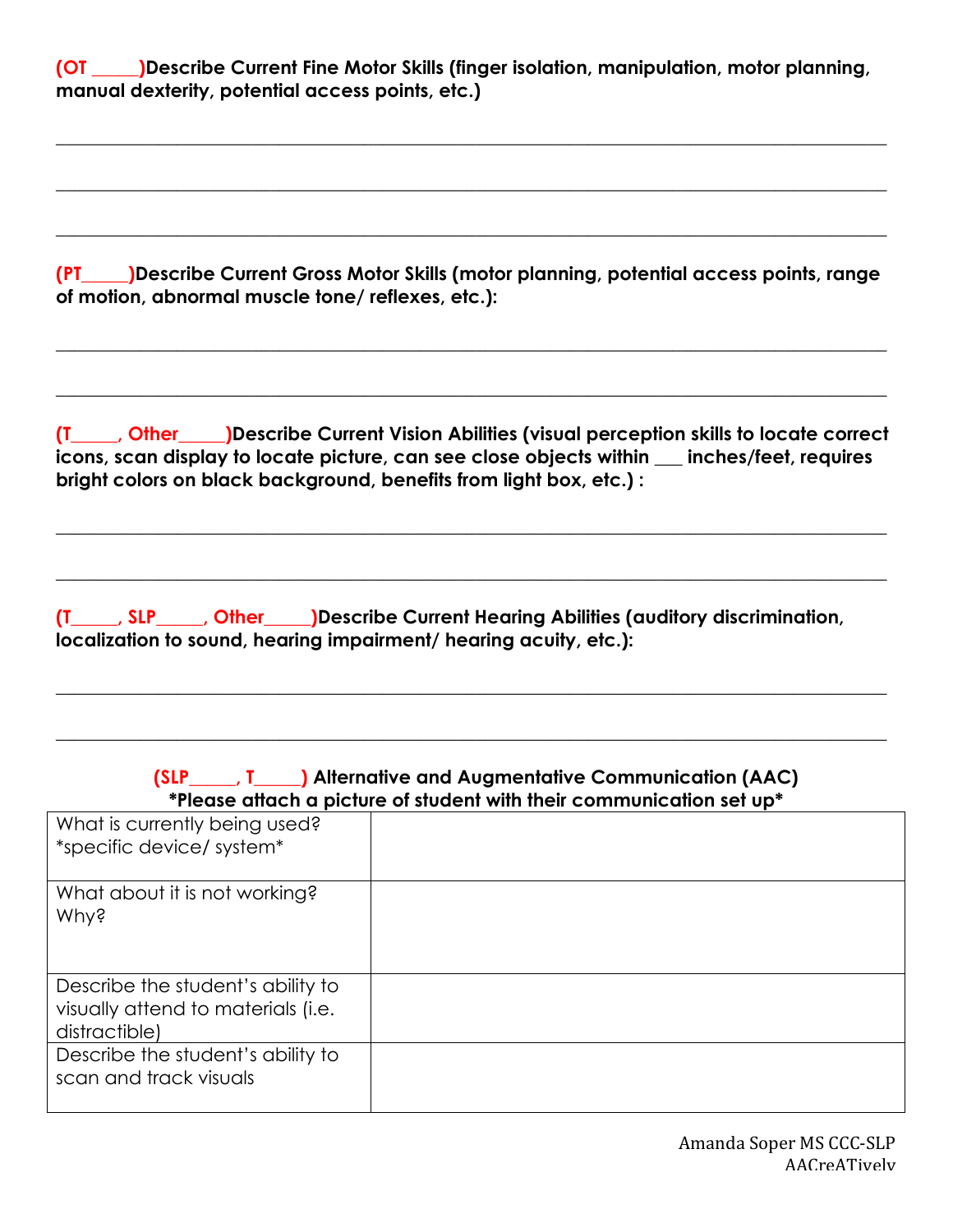| What do you think the student<br>might benefit from?<br>*be specific*                |  |
|--------------------------------------------------------------------------------------|--|
| Days and times the student is<br>seen for speech:                                    |  |
| Days and times the student can<br>be observed (i.e. group, leisure,<br>lunch/ snack) |  |

|                                                                                                                                                           | OT          | Computer         |
|-----------------------------------------------------------------------------------------------------------------------------------------------------------|-------------|------------------|
| What is the student currently                                                                                                                             | Keyboard    | Adapted Keyboard |
| using to access the computer?                                                                                                                             | Touchscreen | Track pad        |
|                                                                                                                                                           | Mouse       | Switch (Type):   |
| What about it is not working?                                                                                                                             |             |                  |
|                                                                                                                                                           |             |                  |
| Describe the student's ability to<br>scan and track visuals                                                                                               |             |                  |
| How do you think the student's<br>motor skills may impact access<br>solutions?                                                                            |             |                  |
| What do you think the student<br>might benefit from?                                                                                                      |             |                  |
| What computer programs might<br>the student be interested in?                                                                                             |             |                  |
| Are there computer programs<br>you think may be beneficial to<br>help the student with writing?<br>(Classroom Suite, Clicker 6, Read<br>Write Type, Etc.) |             |                  |

#### **(T\_\_\_\_\_, OT\_\_\_\_\_, SLP\_\_\_\_\_) Switch Access \*Please attach a picture of student with their switch set up\***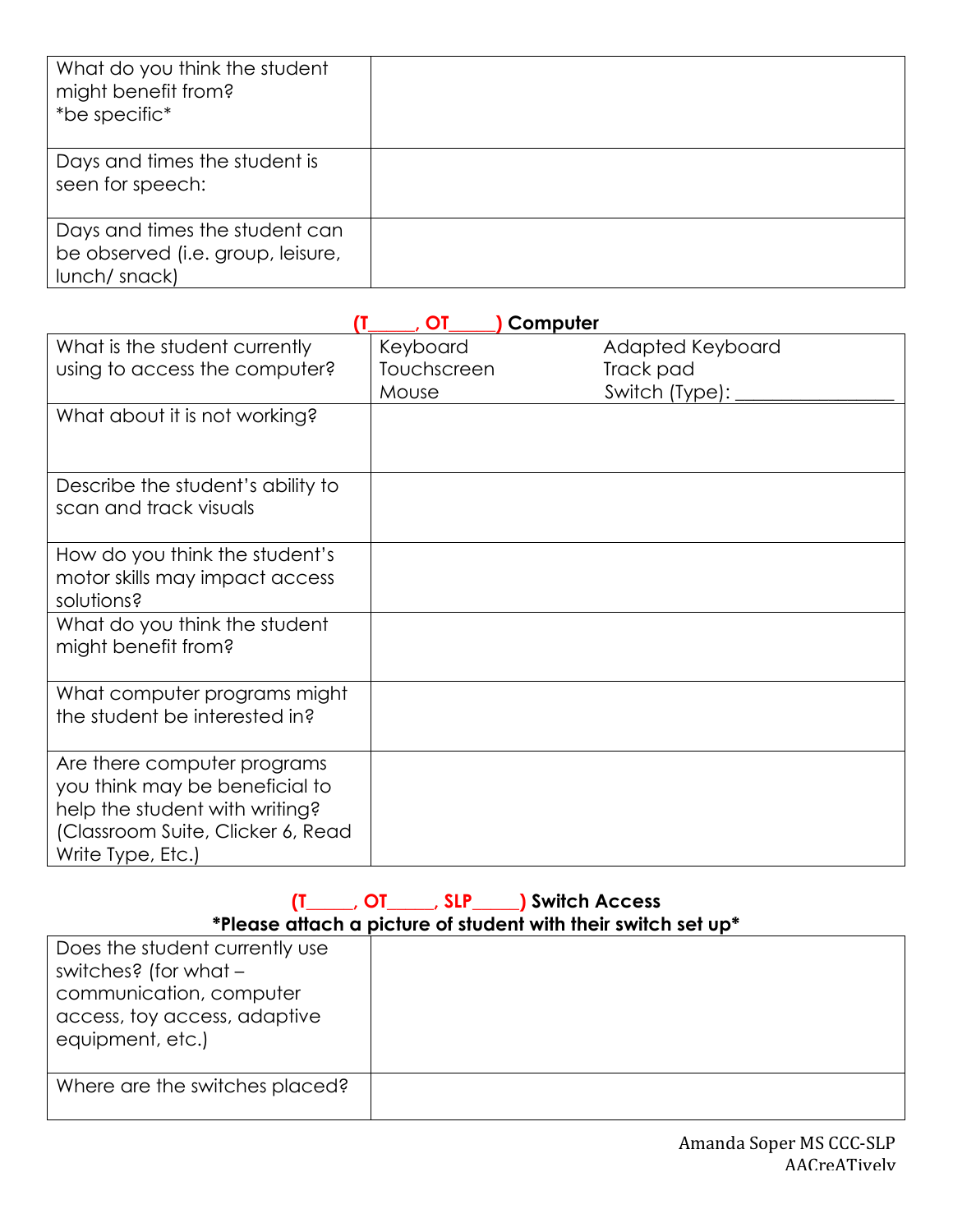| Level of assistance needed to<br>activate switch                                                                                         |  |
|------------------------------------------------------------------------------------------------------------------------------------------|--|
| Type of switch used (i.e. big<br>switch, little switch, plate switch,<br>sensory switch, etc.)                                           |  |
| Does the student use switch<br>scanning? If so what type<br>(automatic, step, partner<br>assisted) (inverse, row/column,<br>block, etc.) |  |
| What do you want the student to<br>use switches for? (literacy,<br>access, AAC, etc.)                                                    |  |

| Literacy<br>(T                                                                                                                                                      |  |  |
|---------------------------------------------------------------------------------------------------------------------------------------------------------------------|--|--|
| Current literacy goals:                                                                                                                                             |  |  |
|                                                                                                                                                                     |  |  |
| How does the student currently<br>participate in literacy activities?                                                                                               |  |  |
| Impairments affecting student's<br>ability to participate in literacy<br>activities (i.e., vision, fine motor,<br>gross motor, etc.)                                |  |  |
| Modality to participate in reading<br>(objects, pictures, symbols, words,<br>Braille, tangible symbols, etc.)                                                       |  |  |
| What stage of literacy<br>development is the student<br>currently at?                                                                                               |  |  |
| Have you completed the Bridge<br>Literacy Assessment? What are<br>the student's strengths and areas<br>of need?                                                     |  |  |
| What skills would you like the<br>student to be able to do (follow<br>directions, read a story, answer<br>questions about a story,<br>participate in reading, etc.) |  |  |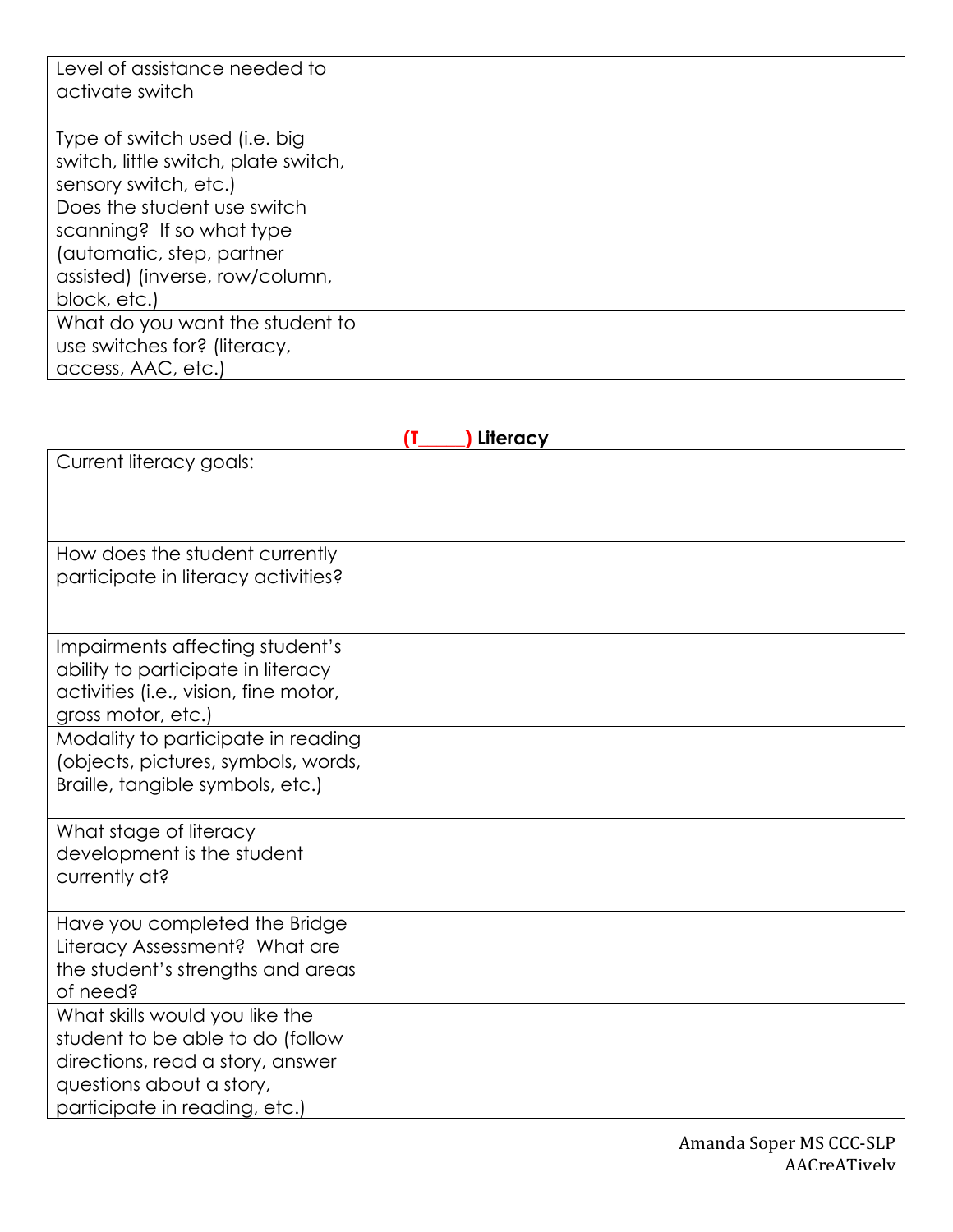| How does the student participate<br>in writing? (pencil, alternative |  |
|----------------------------------------------------------------------|--|
| pencil)                                                              |  |
| If the student does not currently                                    |  |
| write, what are possible ways the                                    |  |
| student might participate in                                         |  |
| writing?                                                             |  |

# **Team members who participated in filling out this referral:**

|                      | <b>NAME</b> | <b>SIGNATURE</b> |
|----------------------|-------------|------------------|
| <b>TEACHER</b>       |             |                  |
| <b>SLP</b>           |             |                  |
| <b>OT</b>            |             |                  |
| <b>PT</b>            |             |                  |
| <b>VISION</b>        |             |                  |
| <b>SPECIALIST</b>    |             |                  |
| <b>AUDIOLOGIST</b>   |             |                  |
| <b>AT SPECIALIST</b> |             |                  |
| <b>BEHAVIOR</b>      |             |                  |
| <b>SPECIALIST</b>    |             |                  |
| <b>OTHER</b>         |             |                  |
| <b>OTHER</b>         |             |                  |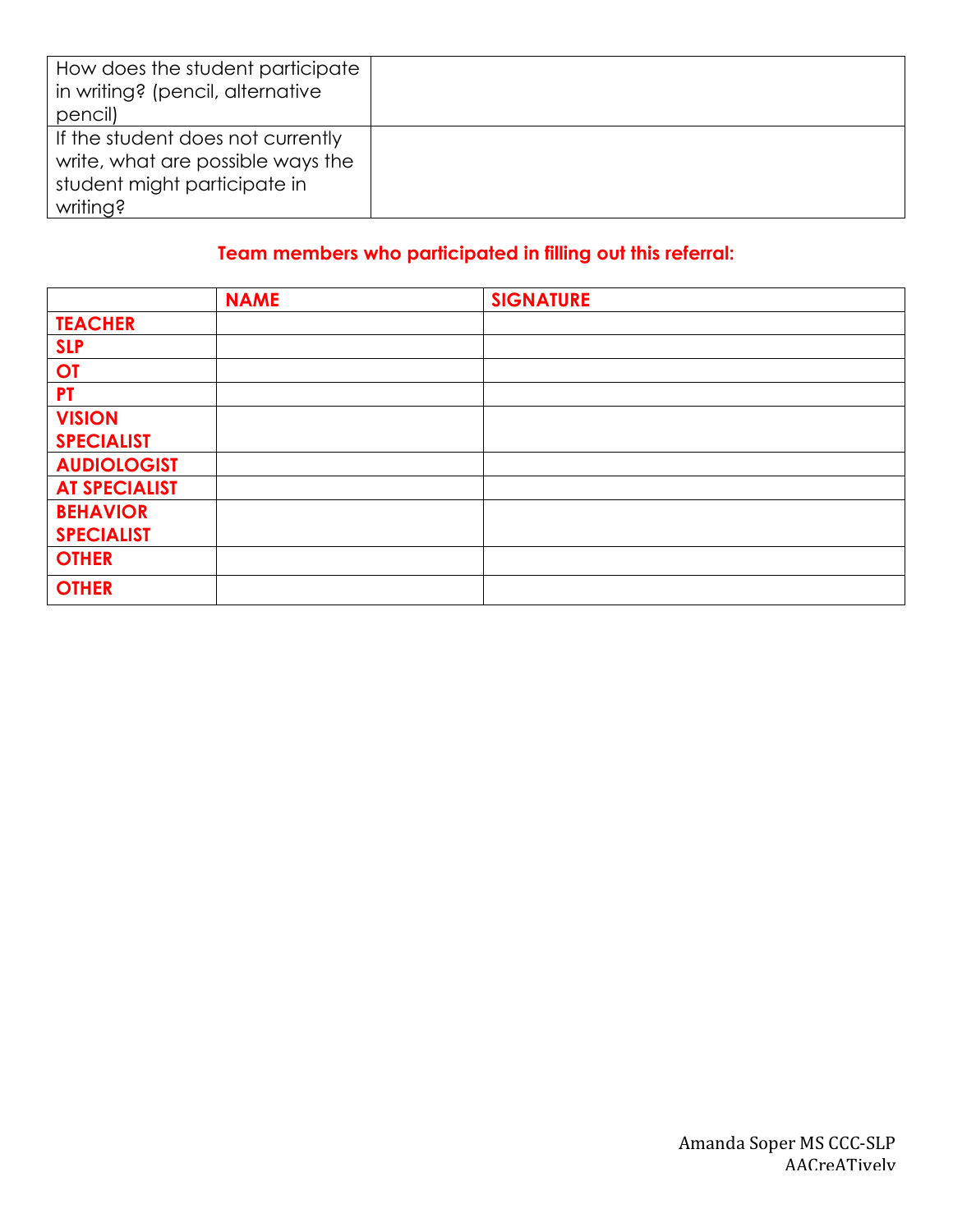# **Guides for Determining Switch Access and Literacy Level**

# **Options for Switch Access**

\*Note – Switch access for communication NEEDS to be EASY. We want to choose an access point that the student can easily access, not a body part we are working on strengthening/ using.\*

\*Access Points  $\rightarrow$  Fingers, hands, arms, elbows, feet, knees, legs, head, nose, eyebrow, tongue, mouth, eyes, etc. BE PRACTICAL AND CREATIVE

| <b>Access Method</b>    | <b>Scanning Method</b>                                                                                                                                                                                                                  | Pattern                                                        |
|-------------------------|-----------------------------------------------------------------------------------------------------------------------------------------------------------------------------------------------------------------------------------------|----------------------------------------------------------------|
| <b>Partner Assisted</b> | A partner points to<br>each location and the<br>student signals to the<br>partner that it is the<br>correct word/location<br>using a determined<br>method (i.e. single<br>message SGD, shake<br>head, eye blink,<br>vocalization, etc.) | Linear<br>Inverse<br>Row/ Column<br>Column/Row<br><b>Block</b> |
| Single Switch           | Autoscan<br>Latched scanning (tap<br>to start the scan, tap to<br>select and stop the<br>scan)                                                                                                                                          | Linear<br>Inverse                                              |
|                         | <b>Step Scanning</b><br>Tap the switch to<br>manually progress<br>through each location,<br>selection occurs when<br>you don't hit the switch<br>for a specified amount<br>of time                                                      | Linear<br>Inverse<br>Row/ Column<br>Column/Row<br><b>Block</b> |
|                         | Hold Scanning<br>Tap and hold the<br>switch to manually<br>progress through each<br>location, when you let<br>go of the switch it will<br>select the word                                                                               | Linear<br>Inverse<br>Row/ Column<br>Column/Row<br><b>Block</b> |
| <b>Two Switches</b>     | <b>Step Scanning</b><br>Tap one switch to<br>manually scan each<br>location, tap a second<br>switch to select the<br>correct word                                                                                                       | Linear<br>Inverse<br>Row/ Column<br>Column/Row<br><b>Block</b> |
|                         | Hold Scanning                                                                                                                                                                                                                           | Linear                                                         |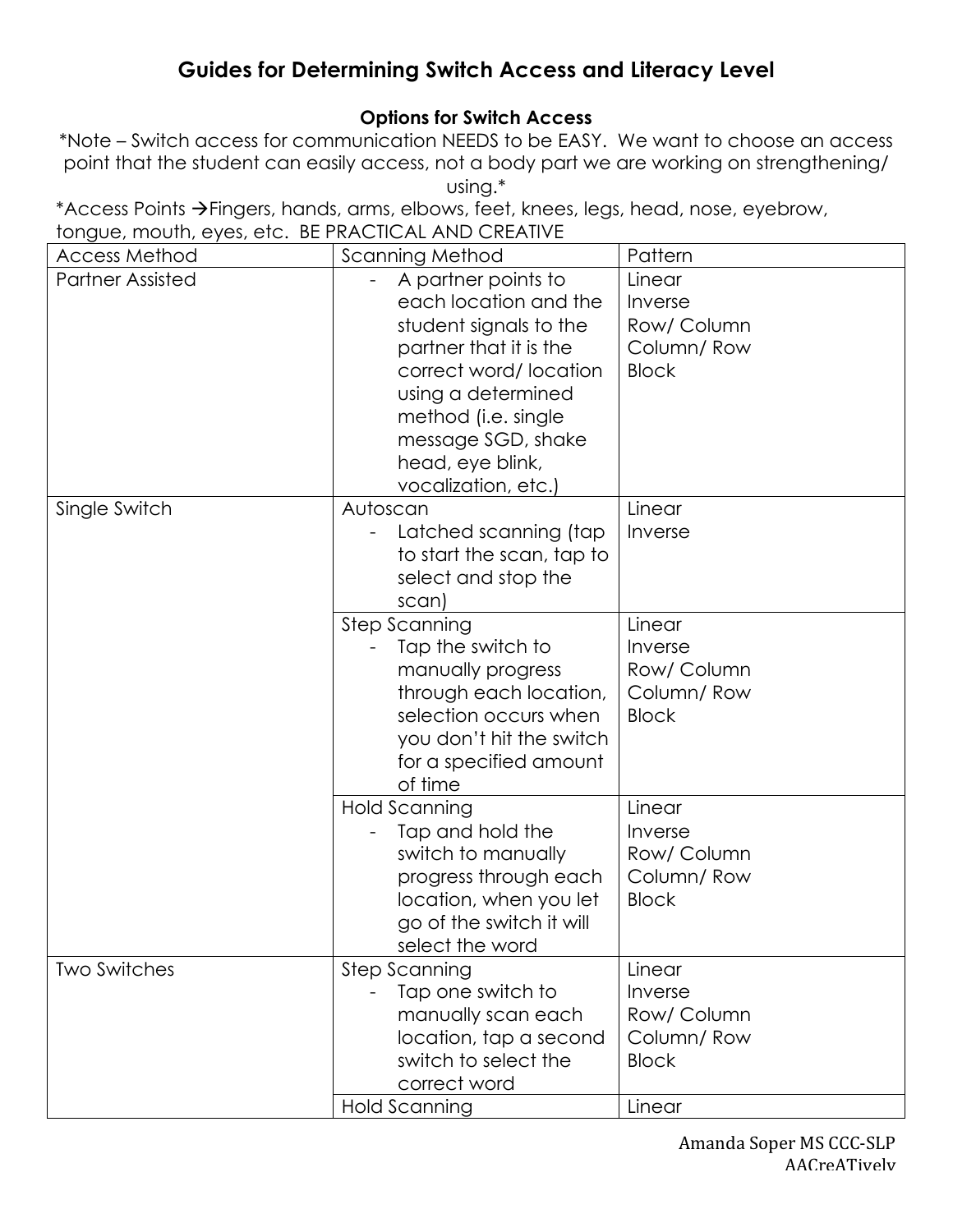| Tap and hold one<br>switch to manually<br>scan each location,<br>tap the second switch<br>to select the correct | Inverse<br>Row/ Column<br>Column/Row<br><b>Block</b> |
|-----------------------------------------------------------------------------------------------------------------|------------------------------------------------------|
| word                                                                                                            |                                                      |

#### **Stages of Literacy Development**

| 1. Building a Foundation for Literacy Development<br>• Attends to pictures<br>• Pats pictures<br>• Holds and carries books<br>• Points to and names objects<br>• Turns pages with help<br>• Mouths books<br>• Brings a book/Asks to be read to<br>• "Reads" to self<br>• Handles writing materials, scribbles<br>• Recites familiar passages<br>• Searches for favorite pictures<br>• Notices and/or protests when adult gets wrong/leaves<br>out a word                                                             | 2. Early Emergent Literacy<br>• Learn that reading and writing are activities in<br>which people engage<br>• Show interest in books, print<br>• Handle books<br>• Become aware that books have stories<br>• Listen to stories<br>• Recites phrases and/or stories<br>• Begin to prefer certain stories<br>• Scribble, make letter-like shapes or imitate<br>cursive writing                                   | 3. Emergent Literacy<br>• Understand that text/pictures convey<br>meaning<br>• Make the connection between signed or<br>spoken language and print<br>• Understand picture books<br>• Recognize and begin to read familiar<br>environmental print<br>• Begin to read some words, such as their name<br>• May write letters                                                           |
|----------------------------------------------------------------------------------------------------------------------------------------------------------------------------------------------------------------------------------------------------------------------------------------------------------------------------------------------------------------------------------------------------------------------------------------------------------------------------------------------------------------------|---------------------------------------------------------------------------------------------------------------------------------------------------------------------------------------------------------------------------------------------------------------------------------------------------------------------------------------------------------------------------------------------------------------|-------------------------------------------------------------------------------------------------------------------------------------------------------------------------------------------------------------------------------------------------------------------------------------------------------------------------------------------------------------------------------------|
| 4. Developing Literacy<br>• Awareness that words are made of different<br>sounds<br>• Decode words (apply knowledge of letter-sound<br>relationships to correctly pronounce written words)<br>• Comprehend picture books, short chapter books,<br>information materials<br>• Beginning sight vocabulary<br>• Put words together to form simple sentences<br>• Learn to develop ideas in a logical progression<br>• Write about topics of personal interest in various<br>modes (e.g. letters, stories, notes, poems) | 5. Early Independent Literacy<br>• Begin to read for interest or information<br>• Write own ideas<br>• Answer questions about text<br>• Read independently for extended periods of<br>time<br>• Use detail and organization in writing<br>• Record observations; ask and answer open-<br>ended questions in writing<br>• Produce writing and artwork to reflect<br>personal response to/understanding of text | 6. Independent Reading<br>• Decreasing support for new tasks or contexts<br>• Experience new feelings/attitudes through reading<br>• Reading for information/acquisition of knowledge<br>• Increased comprehension<br>• Self-correct quickly<br>• Read confidently and independently in multiple<br>modes of text<br>• Written work is organized, coherent and easily<br>understood |
| 7. Expanding Literacy<br>• Reading for information/acquisition of knowledge<br>• Analyze and think critically about ideas presented<br>in text<br>• Form own opinions based on facts, invent point of<br>view different from those read<br>• Read widely, critically and frequently<br>• Read for a variety of purposes and in a variety of<br>modes<br>• Can read analytically and thoughtfully<br>• Write for a variety of reasons and in diverse modes                                                            |                                                                                                                                                                                                                                                                                                                                                                                                               |                                                                                                                                                                                                                                                                                                                                                                                     |

## Link to the Bridge Literacy Assessment: **https://www.med.unc.edu/ahs/clds/files/earlychildhood-resources/Bridge%20Protocol%20Guidelines.pdf**

### **Literacy – Adapted Books**

| Object Books                                                                     | <b>Experience Books</b>                                                             | <b>Books with Tactile Symbols</b> |
|----------------------------------------------------------------------------------|-------------------------------------------------------------------------------------|-----------------------------------|
| <b>Tactile Adaptations</b>                                                       | <b>Access Adaptations (Page</b><br>turners, stickers for individual<br>words, etc.) | Picture Symbols                   |
| Adapted Text<br>$-S-V-O$<br>- Adding descriptors<br>- Compound sentences<br>Etc. | <b>Braille</b>                                                                      | Large Print                       |